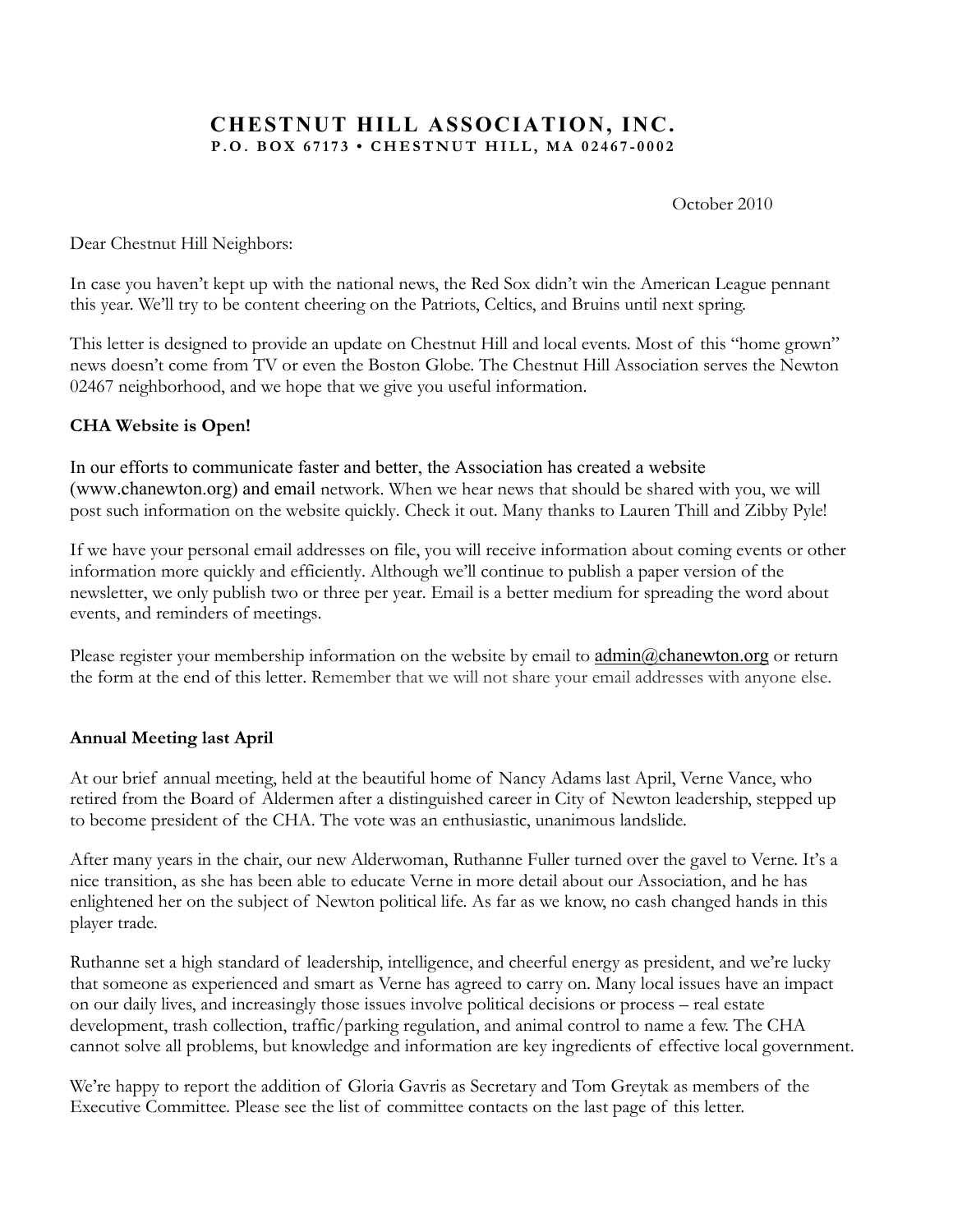October 2010

### **NEIGHBORHOOD NEWS**

### **Halloween Potluck Party – Save the Date**

When: Halloween - Sunday, October 31<sup>st</sup>

Where: The Chestnut Hill School Time 3:30-5:30 p.m. (You can be home before dark.)

Come celebrate Halloween with your neighbors before trick or treating! We will bring: a DJ, pizza, and refreshments You bring: yourselves, your kids, and if you dare...a trick or treat to share!

Watch the CHA website for updated information on this special event. Thanks to the Social Activities Committee for arranging this party!

### **New Restaurants and Shops**

As reported in the last issue and more recently in the TAB, several new neighborhood restaurants and shops are either in the planning stage, about to open, or already open for business. The largest will be a 275-seat restaurant, called The Cottage, next to Legal Seafood in space currently occupied by Portobello Road, a specialty clothing store that will move closer to the Star Market in the next month or two. Legal Seafood and Aquitaine have both received permits for limited outdoor dining.

On the Route 9 side of Bloomingdale's at the parking level in the Chestnut Hill Mall, a new 50-seat Japanese restaurant, Daikanyama, is scheduled to open October 8. Your investigative reporter met the owner, who is most eager to welcome local residents to enjoy Japanese cuisine. A sister restaurant is in Lexington.

Next to the Star supermarket, new retail spaces include a <u>The Urban Grape</u>, a full-line wine and liquor store already in operation. According to the managers, they will offer wine tastings every Thursday, Friday, and Saturday, with at least 16 wines ready to sample.

A new  $\overline{\text{AT&T}}$  cell phone outlet has opened close to the Verizon store, making it easy to compare rates and products without going very far. And if you need new eyeglasses, you can look into Eyespot, now under construction on the same strip near the Bank of America branch in the Shopping Center.

Also nearby, Angora Ice is now open and serving fancy ice cream and frozen yogurt. Nearby is a small Italian eatery called Comella's. The new place will be open to feed you soon, with eat-in and take-out options available. (You may have seen their other shop next to the West Newton Cinema.)

Anchored by the transformed Star Market, all of these new businesses are signs of renewed energy and activity in Chestnut Hill. The upgraded parking lot at the shopping center is a big improvement but still a traffic nightmare at times, especially in late afternoon when Hammond Street and the entrance to the shopping center are jammed. Be careful out there!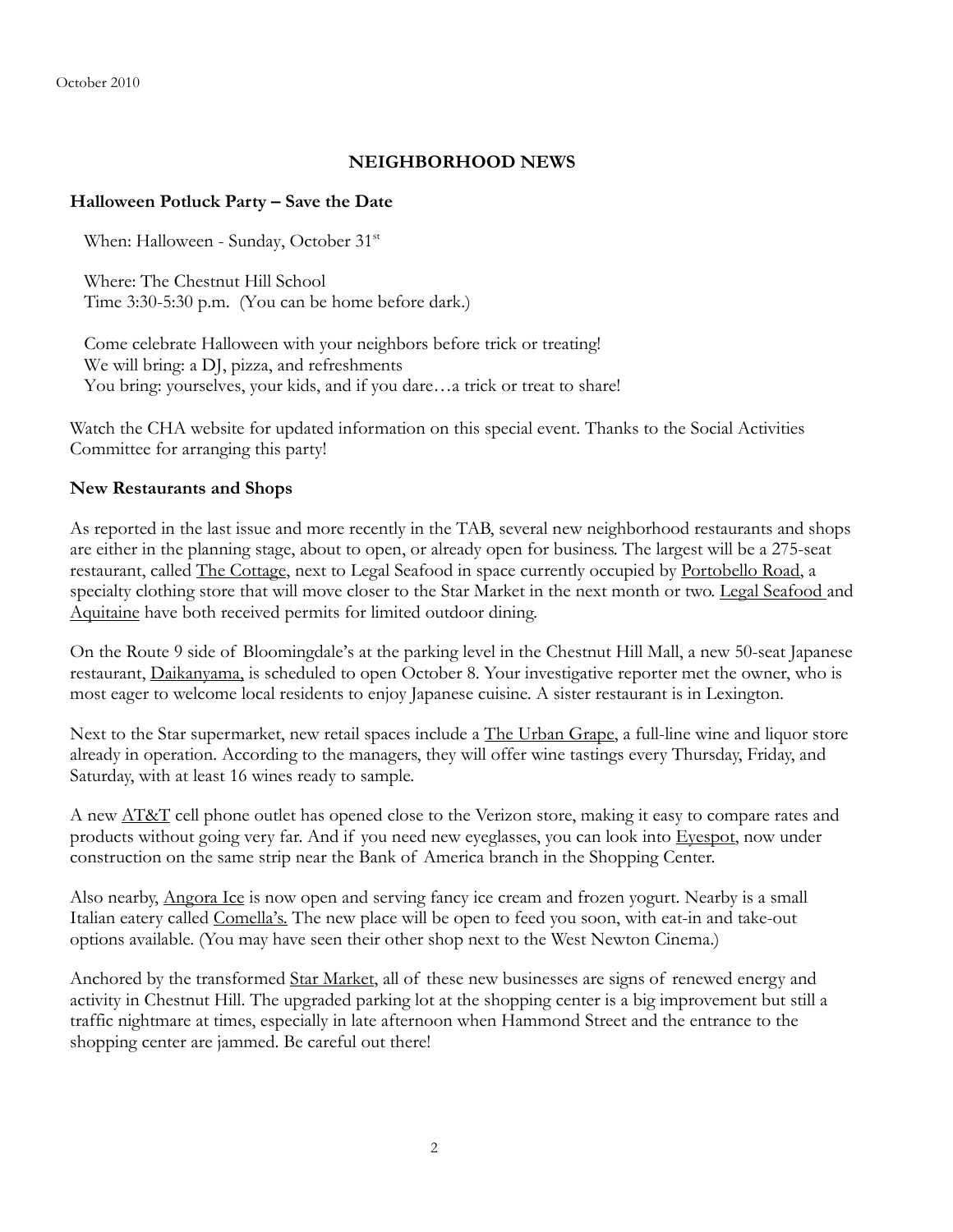## **Chestnut Hill Square Development**

The long awaited project on the former Omni Market site has finally moved forward. New England Development has presented more detailed plans for the site and for traffic management on both Route 9 and Hammond Pond Parkway. To review the information, go to the City of Newton website at www.ci.newton.ma.us/Planning/chestnuthillsquare/index.htm.) If you'd like to offer your own comments, send an email to the Newton Board of Aldermen via the City Clerk, David Olson (dolson@newtonma.gov) before final review by the Newton Board of Aldermen.

The developer's original plans have been scaled back but still include a supermarket, residential units, and other retail and office space. Route 9 will now include left hand turning lanes on the outbound side and a left hand turning lane from the Chestnut Hill Mall across Route 9 with a new traffic light in place. Plans also have been amended to remove the earlier proposed entry/exit road from Florence Street to the site.

## **BC Football Schedule**

Boston College is well into football season, and four home games have already been played. The college continues to handle traffic and parking efficiently, and there have been no major problems so far this fall. The schedule is posted on street signs around the neighborhood where parking is restricted on game days.

Three home games remain: Maryland on October 23, Clemson on October 30, and Virginia on November 20. The exact starting times for these games are not available yet because network TV coverage may be changed on short notice. Watch for updated times in the Globe's sports section on game days or just go to Google "Boston College Football Schedule.".

## **Boston College Master Plan Update**

Boston College is moving ahead with the design for the new Stokes Hall. The site is on College Road, between Beacon Street and Commonwealth Avenue, specifically between McElroy Commons and Lyons Hall, space now primarily used for parking. The project will actually be two buildings connected with a bridge. The 160,000 square foot structure will serve as home to six departments (all in the humanities) occupying 60% of the space. The balance of the space will be used for classrooms, meeting areas, and advising centers. This project is likely to begin soon and will take 18 months or more to reach completion. As compared to earlier proposed changes, Boston College doesn't foresee any alterations at McElroy Student Center in the next ten years.

The CHA will continue to report on progress. As in the past, the CHA has maintained close contact with BC on issues of parking, traffic, development, and community relations.

### **Waterworks Museum**

In March 2011, the new Waterworks Museum is scheduled to open across from the Chestnut Hill Reservoir on Beacon Street. The Museum incorporates the original pumping station for the reservoir, built in 1887, and it will likely become a great destination for school field trips. Many more details are available on the website, www.waterworksmuseum.org. Visitors will be able to visit and see the remarkable machinery in an architectural historic landmark.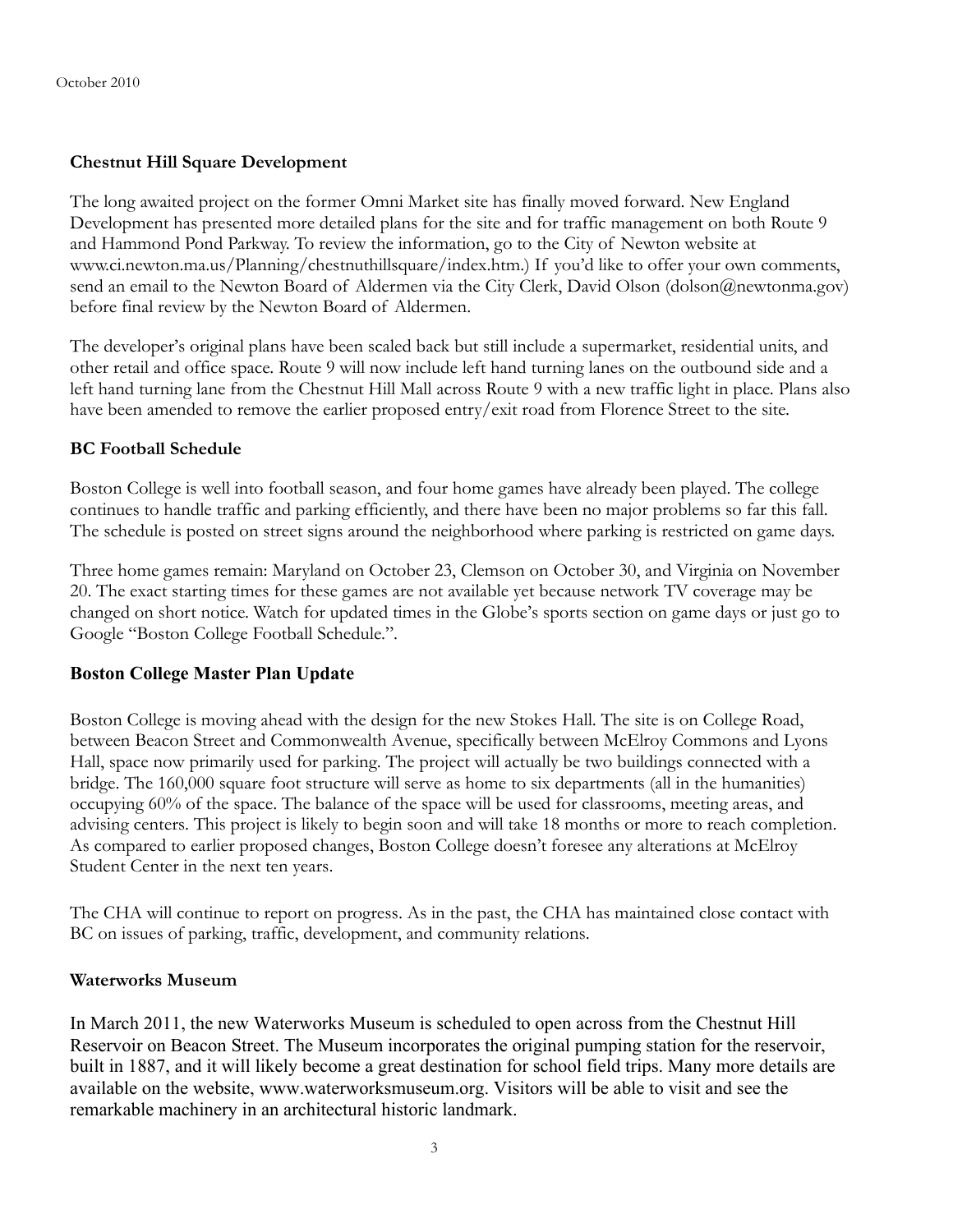#### October 2010

### **Parking Meters and Bike Lanes on Beacon**

You may notice the newly installed parking meters on the north side of Beacon Street by the Boston College campus. Also, new bike lanes have been marked on the same stretch of Beacon, and plans are under review for more designated bike lanes on College Road and Hammond Street between Beacon and Commonwealth Avenue. There is some current discussion about a possible flashing yellow light on the crosswalk on Beacon between the Hammond Street traffic light and the stadium. We'll try to keep you informed.

## **Off-Leash Dog Parks Update**

As reported in the TAB, Newton's Parks & Recreation Commission has officially approved the opening of additional dog parks in Newton and has extended the use of Old Cold Spring Park, which was previously the only (legal) off-leash park. The newly designated areas, approved but not yet open for dogs, are Claflin Park, McGrath Park, and Hunnewell Park. Cold Spring Park is the closest to Chestnut Hill. Additional parks are under review and may be ready for play next spring. The website, ci.newton.ma.us, has more information under Parks & Recreation.

## **Local Real Estate News**

Our friends at Hammond Real Estate have reported on residential home sales in the area. Although the media have highlighted the downturn in real estate transactions and prices over the past year or two, conditions in our area are not so depressing. The volume of transactions (completed sales) has increased in general for both single family homes and condos in Newton, Brookline, and neighboring towns. Furthermore, the inventory of available properties for sale remains quite strong. Sale prices continue to vary widely, depending on a range of factors. Based on personal observation, some properties have remained unsold for a year or more, with little or virtually no traffic.

## **Please Stay in Touch With Us**

As new neighbors move into the area or old neighbors move away, please help us keep our address and member files up to date. Just send an email or a note to let us know if you have new neighbors who might like to get information about the CHA, and we'll contact them. Also, if you would like to volunteer to help setting up events or assisting a committee, please let us know. Our members are our most valuable asset! Thanks for your continued support.

Sincerely, on behalf of the Association,

Dick Tucker